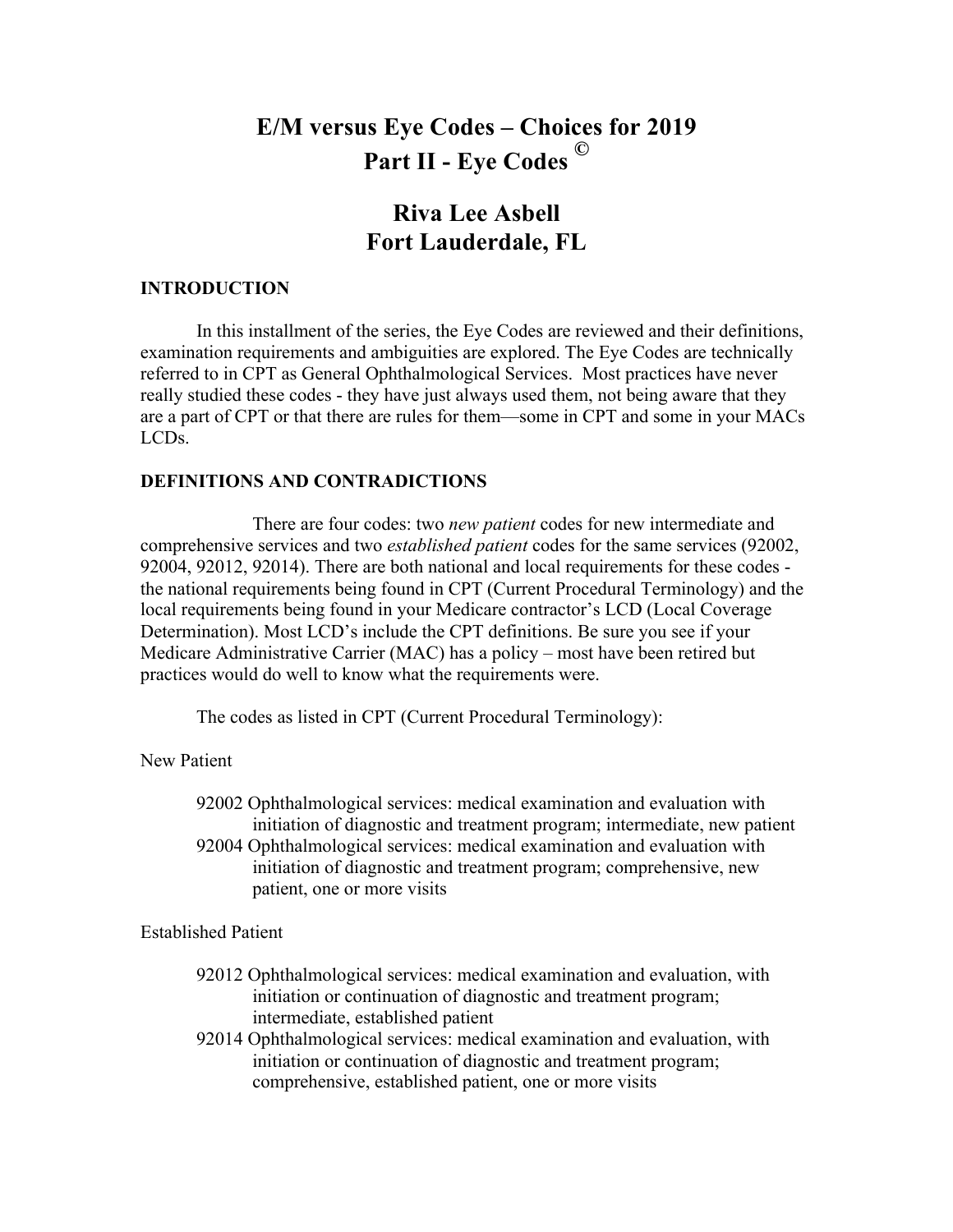The narrative descriptions in CPT are found under Special Ophthalmological Services. They are as follows:

**"Intermediate ophthalmological services** describes an evaluation of a new or existing condition complicated with a new diagnostic or management problem not necessarily relating to the primary diagnosis, including history, general medical observation, external ocular and adnexal examination and other diagnostic procedures as indicated; may include the use of mydriasis for ophthalmoscopy."

The narrative descriptions for the comprehensive eye codes contain the following excerpted information:

**"Comprehensive ophthalmological services** describes a general evaluation of the complete visual system. The comprehensive services constitute a single service entity but need not be performed at one session. The service includes history, general medical observation, external and ophthalmoscopic examination, gross visual fields and basic sensorimotor examination. It often includes, as indicated: biomicroscopy, examination with cycloplegia or mydriasis and tonometry. It always includes initiation of diagnostic and treatment programs.

Intermediate and comprehensive ophthalmological services constitute integrated services in which Medical Decision Making cannot be separated from the examining techniques used. Itemization of service components, such as slit lamp examination, keratometry, routine ophthalmoscopy, retinoscopy, tonometry, or motor evaluation is not applicable.

Initiation of diagnostic and treatment program includes the prescription of medication, and arranging for special ophthalmological diagnostic or treatment services, consultations, laboratory procedures and radiological services.

**Special ophthalmological services** describes services in which a special evaluation of part of the visual system is made, which goes beyond the services included under general ophthalmological services, or in which special treatment is given. Special ophthalmological services may be reported in addition to the general ophthalmological services or evaluation and management services."

A significant problem is that the definitions in the general description of the eye codes do not correspond with the code descriptors found next to the CPT code numbers.

In both set of codes for *established* patients the code descriptor allows for "initiation or continuation of diagnostic and treatment programs".

However, in the narrative for the comprehensive codes there is a statement that the code "... always includes initiation of diagnostic and treatment programs". In my experience this should be adhered to when using 92004 and 92014 because under audit the code will be disallowed or down coded if that does not occur.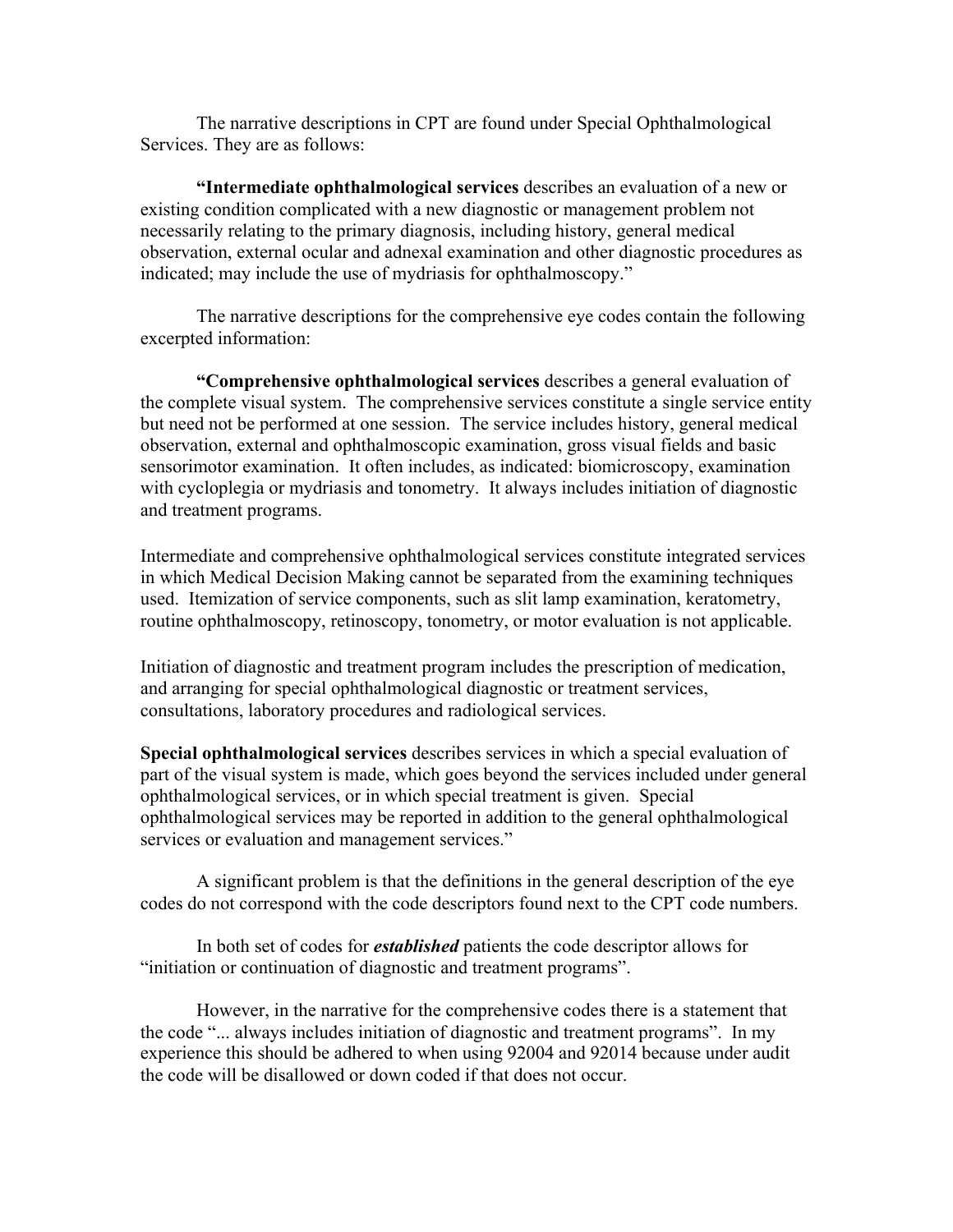It is acceptable to use 92012 for coding continuation of medical treatment, such as in glaucoma follow-ups.

#### **Examination Requirements**

The intermediate eye examination codes require an external ocular and adnexal examination, whereas the comprehensive examination additionally requires gross visual fields, basic sensorimotor evaluation and an ophthalmoscopic examination.

And, in many states, the Medicare contractors had or may have mandated elements similar, but not identical, to those found in the E/M (Evaluation and Management) codes. A typical policy may have listed 10 elements and stated that in order to bill an intermediate service fewer than 7 elements would be performed and documented, and that more than 8 should be performed and documented for a comprehensive examination. The number of elements themselves and the number required for each category varied from carrier to carrier.

Most all of the LCD policies stated that for minimal services use E/M codes. A minimal service is a very brief examination, such as follow up for a corneal abrasion or follow up for conjunctivitis. The service typically includes 1 to 3 elements and should be billed with code 99212. I recommend following this practice.

Dilation requirements differ for each Medicare contractor wherein some carriers mandate that the pupils be dilated in order to count the posterior segment elements and others do not.

|                                                        | Comprehensive Eye Codes                                                                                                                                                                     | Intermediate Eye Codes                                                                                                                                         |
|--------------------------------------------------------|---------------------------------------------------------------------------------------------------------------------------------------------------------------------------------------------|----------------------------------------------------------------------------------------------------------------------------------------------------------------|
| National Mandatory<br>Components                       | <b>History</b><br>General Medical<br>٠<br>Observation<br>External examination<br>٠<br>Gross Visual Fields<br>Basic Sensorimotor<br>Evaluation<br>Ophthamoscopic<br>$\bullet$<br>examination | <b>History</b><br><b>General Medical</b><br>Observation<br>External ocular and<br>٠<br>adnexal examination<br>Other diagnostic<br>٠<br>procedures as indicated |
| <b>Optional Components</b><br>Miscellaneous Components | Biomicroscopy<br>Examination with<br>٠<br>cycloplegia<br>Tonometry<br>٠<br>Initiation of diagnostic and<br>٠<br>treatment programs                                                          | May include mydriasis<br>for ophthalmoscopy                                                                                                                    |

The chart below outlines these requirements: